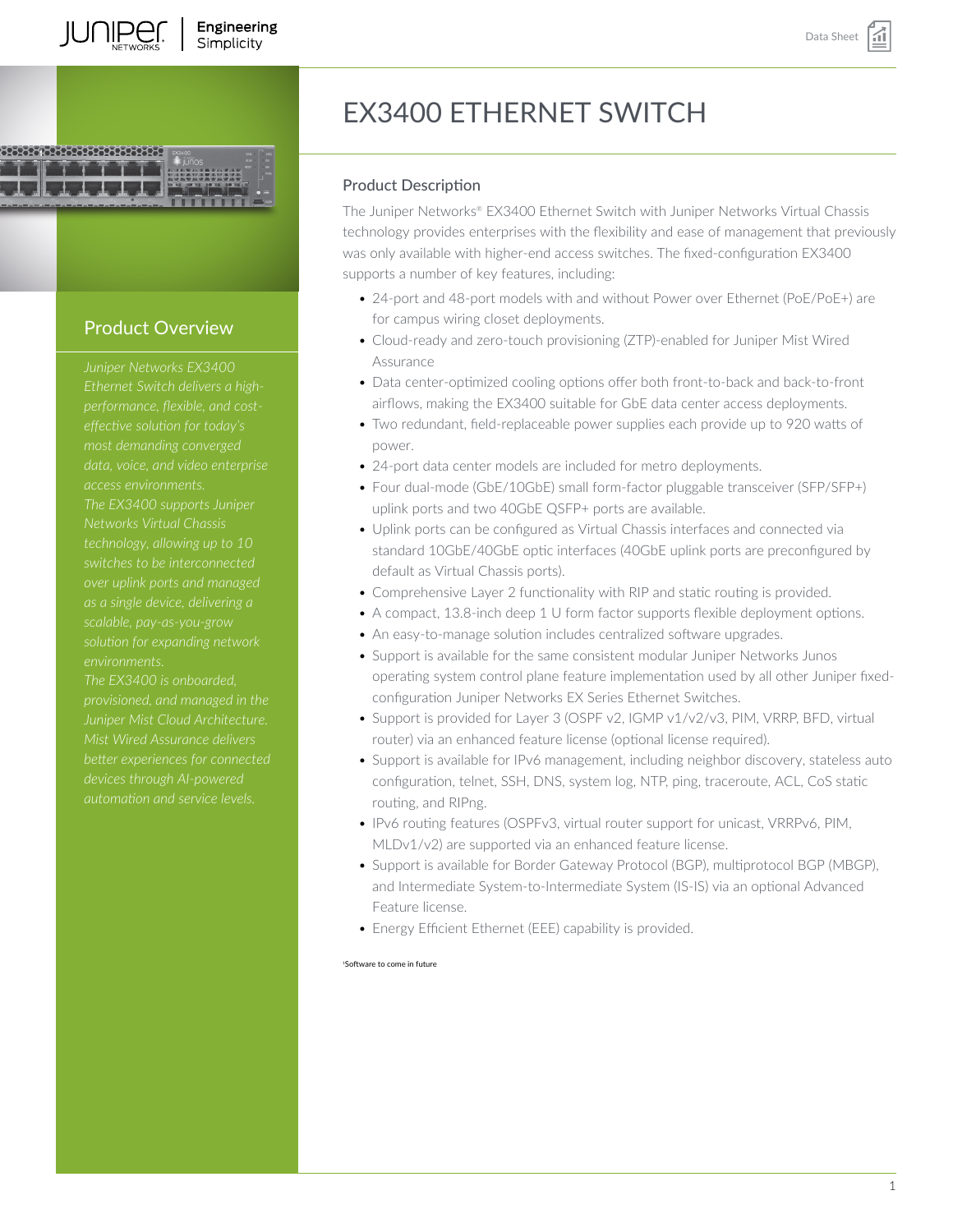#### Architecture and Key Components

#### Cloud Management with Juniper Mist Wired Assurance

Juniper Mist Wired Assurance, a cloud-based service driven by Mist AI to claim, configure, manage, and troubleshoot the EX3400, delivers AI-powered automation and service levels to ensure a better experience for connected devices. Wired Assurance leverages rich Junos switch telemetry data to simplify operations, reduce mean time to repair, and improve visibility. Wired Assurance offers the following features.

#### Day 0/Day 1: Simplified Onboarding and Provisioning

- Single-click activation adds true plug-and-play capabilities to the cloud-ready, ZTP-enabled EX3400 driven by Mist AI.
- Configuration models use global templates for bulk rollouts while retaining the flexibility to apply custom site- or switchspecific attributes.
- Device, port, and interface profiles allows for the manual provisioning of colored ports or auto-provisioning of colorless ports.
- Open APIs support third-party integrations such as ServiceNow and Splunk to automate troubleshooting, ticketing, and more.

#### Day 2 and Beyond: AI-Driven Operations

- Wired service level expectation (SLEs) allow you to set, monitor, and measure wired user experiences such as throughput, successful connections, and switch health with pre- and post-connection performance metrics.
- AI-driven switch insights reveal exactly how switches are performing, including detailed device-level metrics such as CPU, memory utilization, and Virtual Chassis status.

The addition of Marvis, a complementary Virtual Network Assistant driven by Mist AI, lets you start building a self-driving network that simplifies network operations and streamlines troubleshooting via automatic fixes for EX Series switches or recommended actions for external systems.

#### Virtual Chassis Technology

The EX3400 supports Juniper Networks Virtual Chassis technology, allowing up to 10 switches to be interconnected over uplink ports and managed as a single logical device, delivering a scalable, pay-asyou-grow solution for expanding network environments.

When deployed in a Virtual Chassis configuration, the EX3400 switches elect a primary and backup switch based on a set of criteria or preconfigured policies. The primary switch automatically creates and updates the switching and optional routing tables on all switches in the Virtual Chassis configuration. Virtual Chassis technology allows switches to be added or removed without service disruption. An EX3400 Virtual Chassis configuration operates as a highly resilient unified system, providing simplified management using a single IP address, single telnet session, single command-line interface (CLI), automatic version checking, and automatic configuration. The EX3400 switches are also capable of local switching, so that packets coming into a port destined for another port on the same switch do not have to traverse the Virtual Chassis, increasing the forwarding capacity of the switch.

The EX3400 implements the same slot/module/port numbering schema as other Juniper Networks chassis-based products when numbering Virtual Chassis ports, providing true chassis-like operations. By using a consistent operating system and a single configuration file, all switches in a Virtual Chassis configuration are treated as a single device, simplifying overall system maintenance and management.

The two QSFP+ ports on the EX3400 switch can be configured as Virtual Chassis ports or as uplinks to aggregation devices.



*Figure 1: EX3400 Virtual Chassis deployments*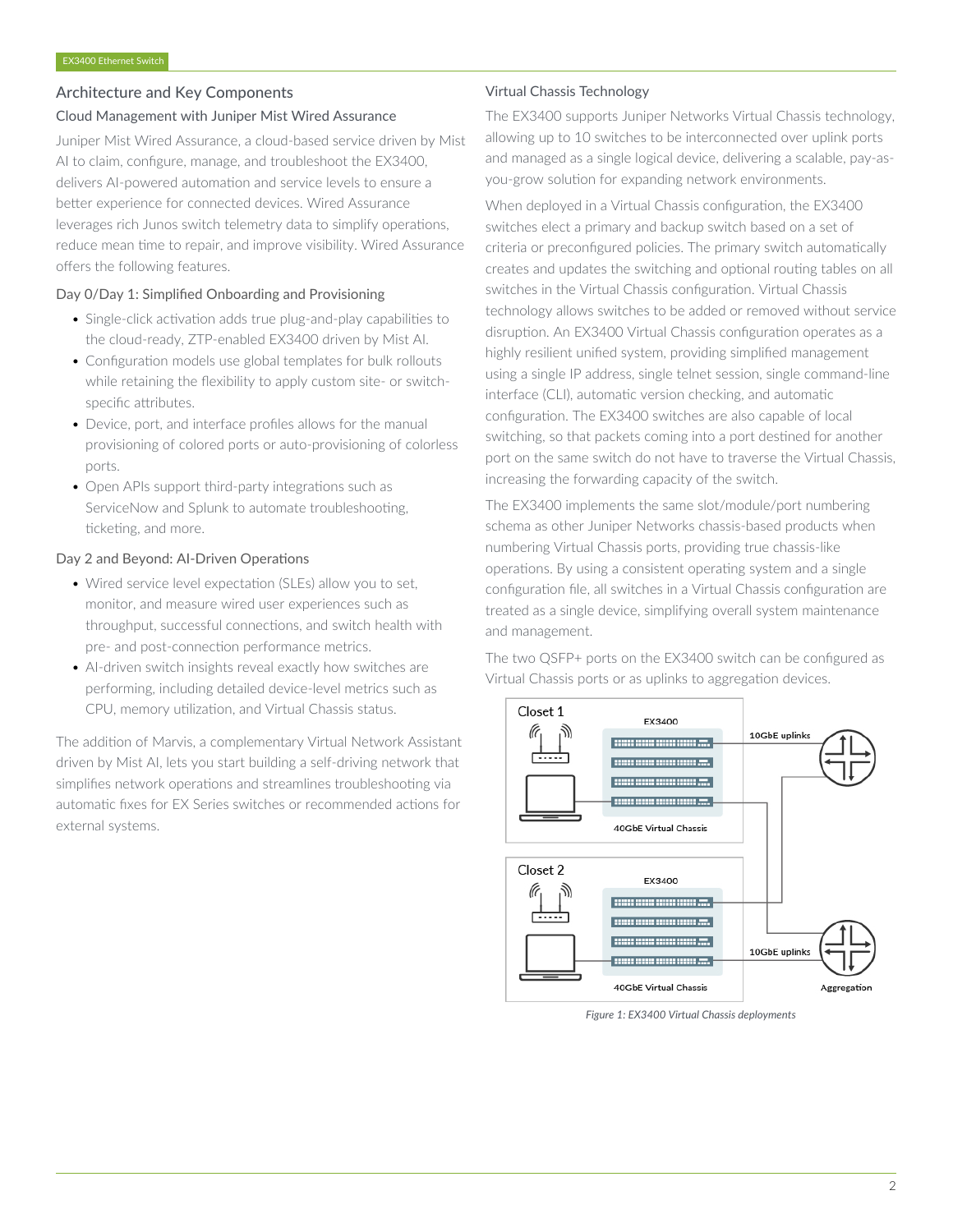#### Simplified Operations

Virtual Chassis technology simplifies network management for smaller deployments. Up to 10 interconnected EX3400 switches can be managed as a single device utilizing a single Junos OS image and a single configuration file, reducing the overall number of units to monitor and manage. When the Junos OS is upgraded on the primary switch in an EX3400 Virtual Chassis configuration, the software is automatically upgraded on all other member switches at the same time.

In addition, a feature called system snapshot makes a copy of all software files used to run the switch, including the Junos operating system, the active configuration, and the rescue configuration. These copies can be used to reboot the switch the next time it is powered up or as a backup boot option. The Junos OS software can also be preinstalled on a flash drive and used to boot the EX3400 at any time.

Another feature, called automatic software download, enables network administrators to easily upgrade the EX3400 using the DHCP message exchange process to download and install software packages. Users simply configure the automatic software download feature on EX3400 switches acting as DHCP clients and establish a path to the server where the software package file is installed. The server then communicates the path to the software package file through DHCP server messages.

The ZTP feature allows a DHCP server to push configuration details and software images to multiple switches at boot-up time.

# Features and Benefits

# Wired Service-Level Expectations

The Wired Assurance feature provides operational visibility into the wired experience with service-level expectations (SLEs) for EX Series Switches. Pre- and post-connection performance metrics help you monitor successful connects and switch health throughout the system, using Mist AI to measure and manage networks and simplify troubleshooting.

#### Power

The EX3400 supports the 802.3af Class 3 Power over Ethernet (PoE) and 802.3at PoE+ standards for supporting networked devices such as telephones, video cameras, IEEE 802.11ac WLAN access points, and videophones in converged networks. While EX3400 switches ship with a single power supply by default, they can support redundant 600W or 920W power supplies that provide PoE (15.4W) or PoE+ (30W) power to all ports in the switch. Spare power supplies can be ordered as needed.

There are two PoE power mode settings on the EX3400 switches:

- Static mode allows customers to specify the maximum PoE power setting on an individual port.
- Class mode allows end devices to specify PoE class and negotiate whether the switch can provide PoE power to the device.

The EX3400 also supports the industry-standard Link Layer Discovery Protocol (LLDP) and LLDP-Media Endpoint Discovery (LLDP-MED), which enable the switches to automatically discover Ethernet-enabled devices, determine their power requirements, and assign virtual LAN (VLAN) parameters. LLDP-MED-based granular PoE management allows the EX3400 to negotiate PoE usage down to a fraction of a watt on powered devices, enabling more efficient PoE utilization across the switch.

The EX3400 supports the IEEE 802.3az standard for Energy Efficient Ethernet (EEE) functionality, reducing power consumption of copper physical layers during periods of low link utilization.

In addition, the EX3400 supports rich quality-of-service (QoS) functionality for prioritizing data, voice, and video traffic. The switches support 12 QoS queues (8 unicast and 4 multicast) on every port, enabling them to maintain multilevel, end-to-end traffic prioritization. The EX3400 also supports a wide range of scheduling options, such as priority and shaped-deficit weighted round-robin (SDWRR) scheduling.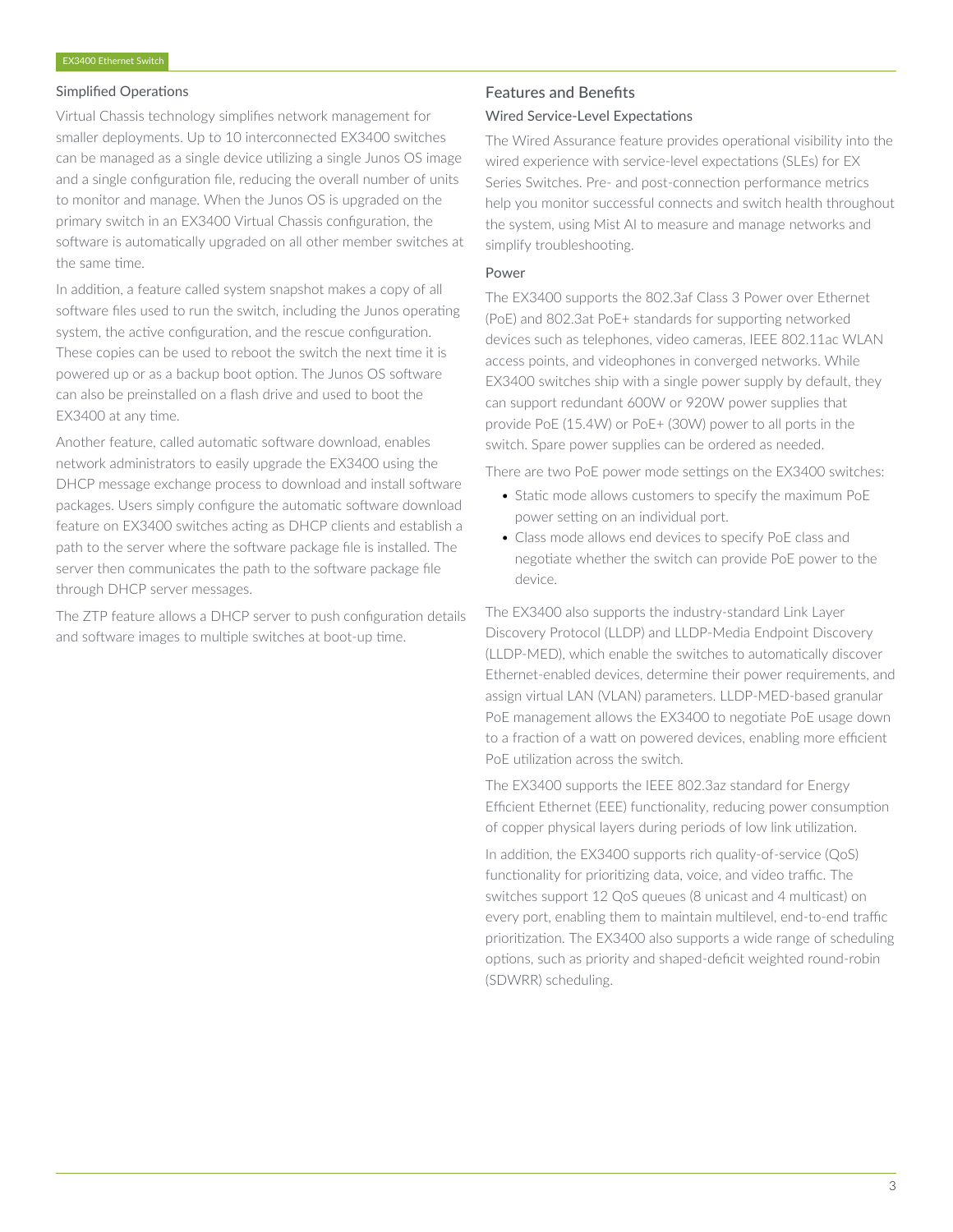#### Table 1. EX3400 PoE Power Budget

| <b>SKU</b> | Total 10/100/1000BASE-T<br>Ports | ' Total 30 W PoE+ Ports That Can Be<br>Fnabled | Total 15.4 W PoE Ports That Can Be<br>Enabled | <b>Power Supply</b><br><b>Type</b> | <b>PoE+ Power Budget</b><br>(W) |
|------------|----------------------------------|------------------------------------------------|-----------------------------------------------|------------------------------------|---------------------------------|
| FX3400-24P |                                  | 24 ports up to 30W                             | 24 ports up to 15.4W                          | $AC$ .                             | 370W/720W                       |
| FX3400-48P |                                  | 48 ports up to 30W                             | 48 ports up to 15.4W                          | $AC$ .                             | 740W/1440W                      |

#### Security

The EX3400 switches fully interoperate with Juniper Networks Access Policy Infrastructure, which consolidates all aspects of a user's identity, device, and location, enabling administrators to enforce access control and security down to the individual port or user levels. Working as an enforcement point in the Access Policy Infrastructure, the EX3400 provides both standards-based 802.1X port-level access control and Layer 2-4 policy enforcement based on user identity, location, device, or a combination of these. A user's identity, device type, machine posture check, and location can be used to not only grant or deny access but also to determine the duration of access. If access is granted, the switch assigns the user to a specific VLAN based on authorization levels. The switch can also apply QoS policies or mirror user traffic to a central location for logging, monitoring, or threat detection by an intrusion prevention system (IPS).

The EX3400 also provides a full complement of port security features, including Dynamic Host Configuration Protocol (DHCP) snooping, dynamic ARP inspection (DAI), and media access control (MAC) limiting to defend against internal and external spoofing, man-in-the-middle, and denial-of-service (DoS) attacks.

#### MACsec

EX3400 switches support IEEE 802.1ae MACsec, providing support for link-layer data confidentiality, data integrity, and data origin authentication. The MACsec feature enables the EX3400 to support 88 Gbps of near line-rate hardware-based traffic encryption on all GbE and 10GbE ports.

Defined by IEEE 802.1AE, MACsec provides secure, encrypted communication at the link layer that is capable of identifying and preventing threats from DoS and intrusion attacks, as well as manin-the-middle, masquerading, passive wiretapping, and playback attacks launched from behind the firewall. When MACsec is deployed on switch ports, all traffic is encrypted on the wire but traffic inside the switch is not. This allows the switch to apply all network policies such as QoS, deep packet inspection, and sFlow to each packet without compromising the security of packets on the wire.

Hop-by-hop encryption enables MACsec to secure communications while maintaining network intelligence. In addition, Ethernet-based WAN networks can use MACsec to provide link security over longhaul connections. MACsec is transparent to Layer 3 and higherlayer protocols and is not limited to IP traffic—it works with any type of wired or wireless traffic carried over Ethernet links.

#### Junos Operating System

The EX3400 switches run the same Junos OS that is used by other Juniper Networks EX Series Ethernet Switches, QFX Series Switches, Juniper Routers, Juniper SRX Firewalls, and the Juniper NFX Series Network Services Platform. By utilizing a common operating system, Juniper delivers a consistent implementation and operation of control plane features across all products. To maintain that consistency, Junos OS adheres to a highly disciplined development process that uses a single source code and employs a highly available modular architecture that prevents isolated failures from bringing an entire system down.

These attributes are fundamental to the core value of the software, enabling all Junos OS-powered products to be updated simultaneously with the same software release. All features are fully regression tested, making each new release a true superset of the previous version. Customers can deploy the software with complete confidence that all existing capabilities are maintained and operate in the same way.

#### Converged Environments

The EX3400 switches provide a flexible solution for demanding converged data, voice, and video environments. The EX3400-24P and EX3400-48P support PoE+, delivering up to 30 watts of power per port to support networked devices such as telephones, video cameras, IEEE 802.11ac wireless LAN (WLAN) access points, and videophones. The PoE+ standard provides nearly double the 15.4 watts per port available with the IEEE 802.3af PoE standard.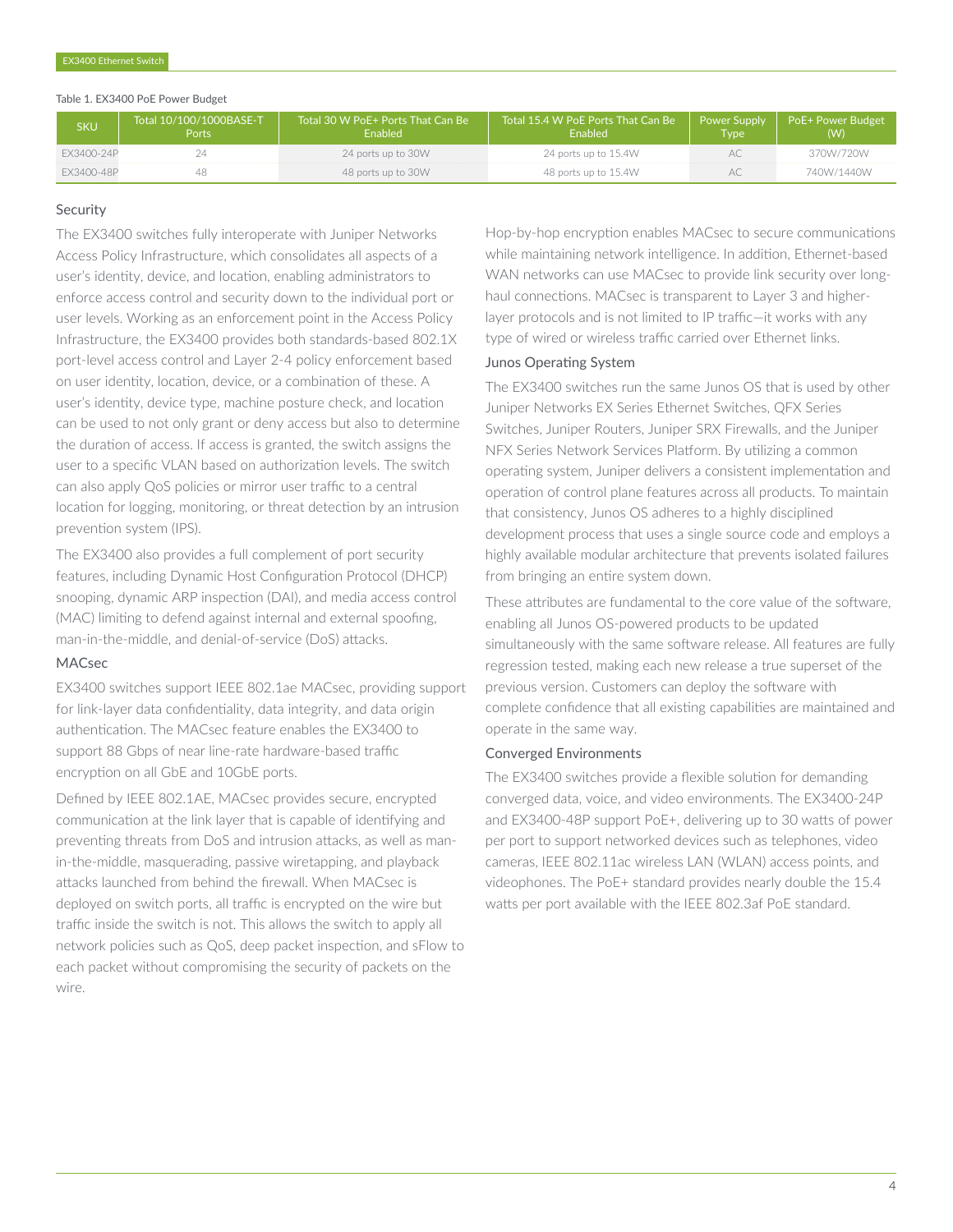#### Product Options

Table 2. EX3400 Ethernet Switch Models

|                  | Total 10/100/1000<br><b>BASE-T Ports</b> |                                                 | Airflow       | Power Supply Type, | PoE+ Power                            | Max. System Power |  |
|------------------|------------------------------------------|-------------------------------------------------|---------------|--------------------|---------------------------------------|-------------------|--|
| FX3400-24T       |                                          | 10GbE/GbE SFP+/SFP ports<br>2 40GbE QSFP+ ports | Front-to-back |                    |                                       |                   |  |
| FX3400-48T       |                                          |                                                 |               |                    |                                       |                   |  |
| FX3400-48T-AFI   |                                          |                                                 | Back-to-front | $\Delta($          |                                       |                   |  |
| FX3400-24P       |                                          |                                                 | Front-to-back |                    | $370W^2/720W^3$                       |                   |  |
|                  |                                          |                                                 |               |                    | 740W <sup>2</sup> /1440W <sup>3</sup> |                   |  |
| EX3400-24T-DC    |                                          |                                                 |               |                    |                                       |                   |  |
| FX:34()()-481-DC |                                          |                                                 |               |                    |                                       |                   |  |

<sup>2</sup> 1 power supply

3 2 power supplies \* Input power without PoE

#### High Availability

The EX3400 line of Ethernet switches is designed to support many of the same failover capabilities and high availability (HA) functionality as other Juniper EX access switches with Virtual Chassis technology.

Each EX3400 switch is capable of functioning as a Routing Engine (RE) when deployed in a Virtual Chassis configuration. When two or more EX3400 switches are interconnected in a Virtual Chassis configuration, all member switches share a single control plane. Junos OS automatically initiates an election process to assign a primary (active) and backup (hot-standby) Routing Engine. An integrated Layer 2 and Layer 3 graceful Routing Engine switchover (GRES) feature maintains uninterrupted access to applications, services, and IP communications in the unlikely event of a primary Routing Engine failure.

When more than two switches are interconnected in a Virtual Chassis configuration, the remaining switch elements act as line cards and are available to take on the backup Routing Engine position should the designated primary fail. Primary, backup, and line card priority status can be assigned by the network operations team to dictate the order of ascension. This N+1 Routing Engine redundancy—coupled with GRES, the nonstop routing (NSR), and, in the future, the nonstop bridging (NSB) capabilities of Junos OS ensures a smooth transfer of control plane functions following unexpected failures.

The EX3400 also supports the following HA features:

• **Redundant trunk group**—To avoid the complexities of Spanning Tree Protocol (STP) without sacrificing network resiliency, the EX3400 employs redundant trunk groups to provide the necessary port redundancy and simplify switch configuration.

- **Cross-member link aggregation**—Cross-member link aggregation allows redundant link aggregation connections between devices in a single Virtual Chassis configuration, providing an additional level of reliability and availability.
- **Nonstop bridging (NSB) and nonstop active routing (NSR)** NSB and NSR on the EX3400 switch ensure control plane protocols, states, and tables are synchronized between primary and backup REs to prevent protocol flaps or convergence issues following a Routing Engine failover.
- **Nonstop software upgrade (NSSU)**—With NSSU, all members of an EX3400 Virtual Chassis configuration can be upgraded with a single command. Mission-critical traffic can be configured as a link aggregate across multiple Virtual Chassis switch members, ensuring minimal disruption during the upgrade process.

#### Flex Licensing

Juniper Flex licensing offers a common, simple, and flexible licensing model for EX Series access switches, enabling customers to purchase features based on their network and business needs. Flex licensing is offered in Standard, Advanced, and Premium tiers. Standard tier features are available with the Junos OS image that ships with EX Series switches. Additional features can be unlocked with the purchase of a Flex Advanced or Flex Premium license.

The Flex Advanced and Premium licenses for the EX Series platforms are class based, determined by the number of access ports on the switch. Class 1 (C1) switches have 12 ports, Class 2 (C2) switches have 24 Ports, and Class 3 (C3) switches have 32 or 48 Ports.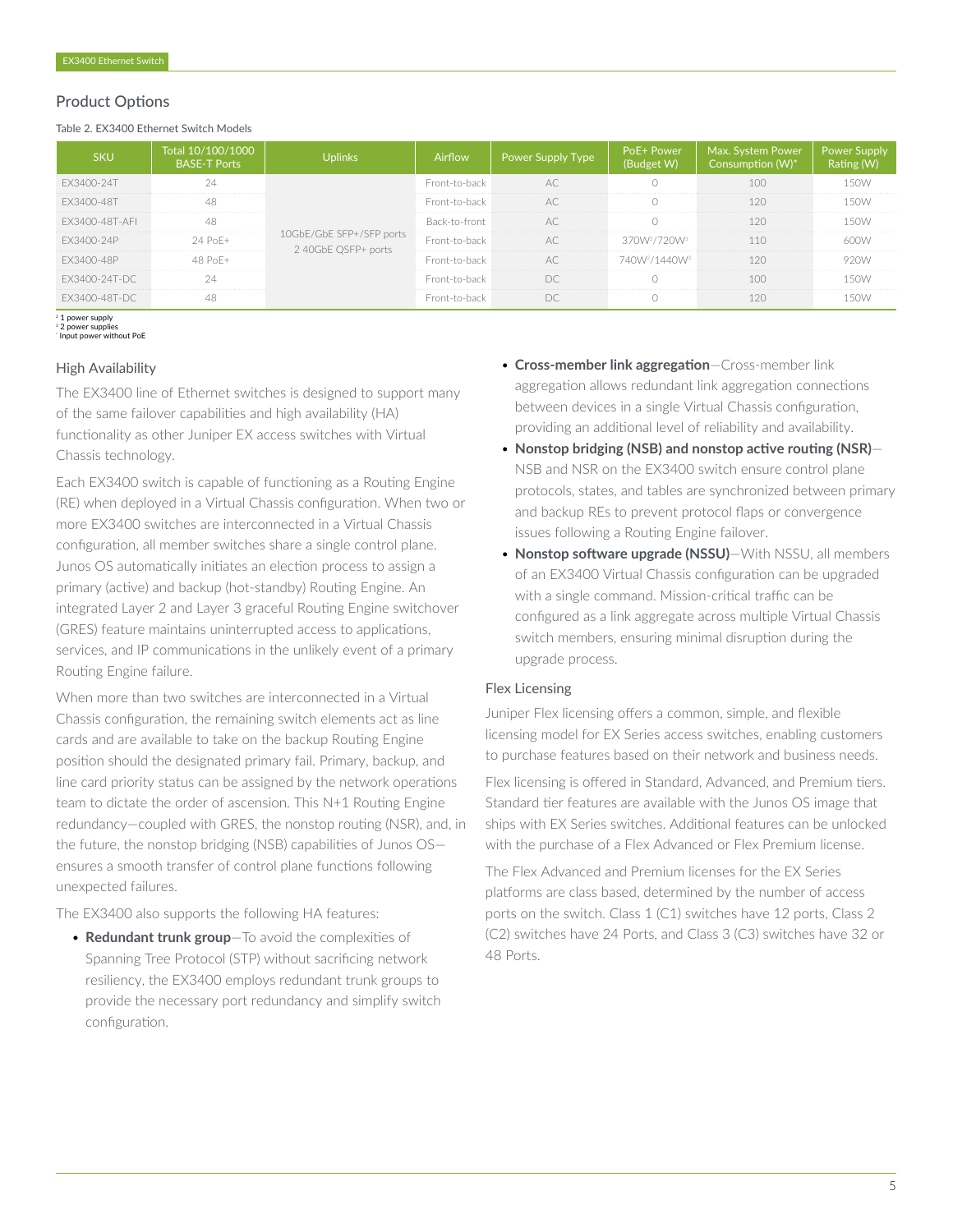The EX3400 switches support both subscription and perpetual Flex licenses. Subscription licenses are offered for three- and five-year terms. In addition to Junos features, the Flex Advanced and Premium subscription licenses include Juniper Mist Wired Assurance. Flex Advanced and Premium subscription licenses also allow portability across the same tier and class of switches, ensuring investment protection for the customer.

For a complete list of features supported by the Flex Standard, Advanced, and Premium tiers, or to learn more about Junos EX Series licenses, please visit [https://www.juniper.net/documentation/](https://www.juniper.net/documentation/en_US/release-independent/licensing/topics/concept/flex-licenses-for-ex.html) [en\\_US/release-independent/licensing/topics/concept/flex-licenses](https://www.juniper.net/documentation/en_US/release-independent/licensing/topics/concept/flex-licenses-for-ex.html)[for-ex.html.](https://www.juniper.net/documentation/en_US/release-independent/licensing/topics/concept/flex-licenses-for-ex.html)

### Enhanced Limited Lifetime Warranty

The EX3400 includes an enhanced limited lifetime hardware warranty that provides return-to-factory switch replacement for as long as the original purchaser owns the product. The warranty includes lifetime software updates, advanced shipping of spares within one business day, and 24x7 Juniper Networks Technical Assistance Center (JTAC) support for 90 days after the purchase date. Power supplies and fan trays are covered for a period of five years. For complete details, please visit [www.juniper.net/support/](http://www.juniper.net/support/warranty) [warranty.](http://www.juniper.net/support/warranty)







EX3400-48T/P

# Physical Specifications

# Dimensions (W x H x D)

- Base unit: 17.36 x 1.72 x 13.78 in (44.1 x 4.37 x 35 cm)
- With power supply installed:  $17.36 \times 1.72 \times 15.05$  in (44.1  $\times$ 4.37 x 38.24 cm)
- With power supply and front module installed: 17.36 x 1.72 x 15.19 in (44.1 x 4.37 x 38.58 cm)

#### Backplane

• 160 Gbps (with OSFP+ ports) or 80 Gbps (with SFP+ ports) Virtual Chassis interconnect to link up to 10 switches as a single logical device

#### Uplink

• Fixed 4-port uplinks can be individually configured as GbE (SFP) or 10GbE (SFP+) ports; 2 x 40G QSFP+ ports.

#### System Weight

- EX3400 switch (no power supply or fan module): 10.49 lb (4.76 kg) maximum
- EX3400 switch (with single power supply and two fan modules): 12.65 lb (5.74 kg) maximum
- $\bullet$  150 W AC power supply: 1.43 lb (0.65 kg)
- $\bullet$  600 W AC power supply: 1.82 lb (0.83 kg)
- 920 W AC power supply: 1.87 lb (0.85 kg)
- $\bullet$  150 W DC power supply: 1.43 lb (0.65 kg)
- Fan module: 0.16 lb (0.07 kg)

#### Environmental Ranges

- Operating temperature: 32° to 113° F (0° to 45° C)
- Storage temperature: -40° to 158° F (-40° to 70° C)
- Operating altitude: up to 10,000 ft (3048 m)
- Nonoperating altitude: up to 16,000 ft (4877 m)
- Relative humidity operating: 10% to 85% (noncondensing)
- Relative humidity nonoperating: 0% to 95% (noncondensing)

### Hardware Specifications

#### Switching Engine Model

• Store and forward

### DRAM

• 2 GB with ECC

#### Flash

 $• 2 GB$ 

# CPU

• Dual Core 1 GHz

# GbE Port Density per System

- EX3400-24T/EX3400-24P/EX3400-24T-DC: 30 (24 host ports + four 1/10 GbE and two 40GbE uplink ports)
- EX3400-48T/EX3400-48T-AFI/EX3400-48P/EX3400-48T-DC: 54 (48 host ports + four 1/10 GbE and two 40GbE uplink ports)

#### Physical Layer

- Cable diagnostics for detecting cable breaks and shorts
- Auto medium-dependent interface/medium-dependent interface crossover (MDI/MDIX) support
- Port speed downshift/setting maximum advertised speed on 10/100/1000BASE-T ports
- Digital optical monitoring for optical ports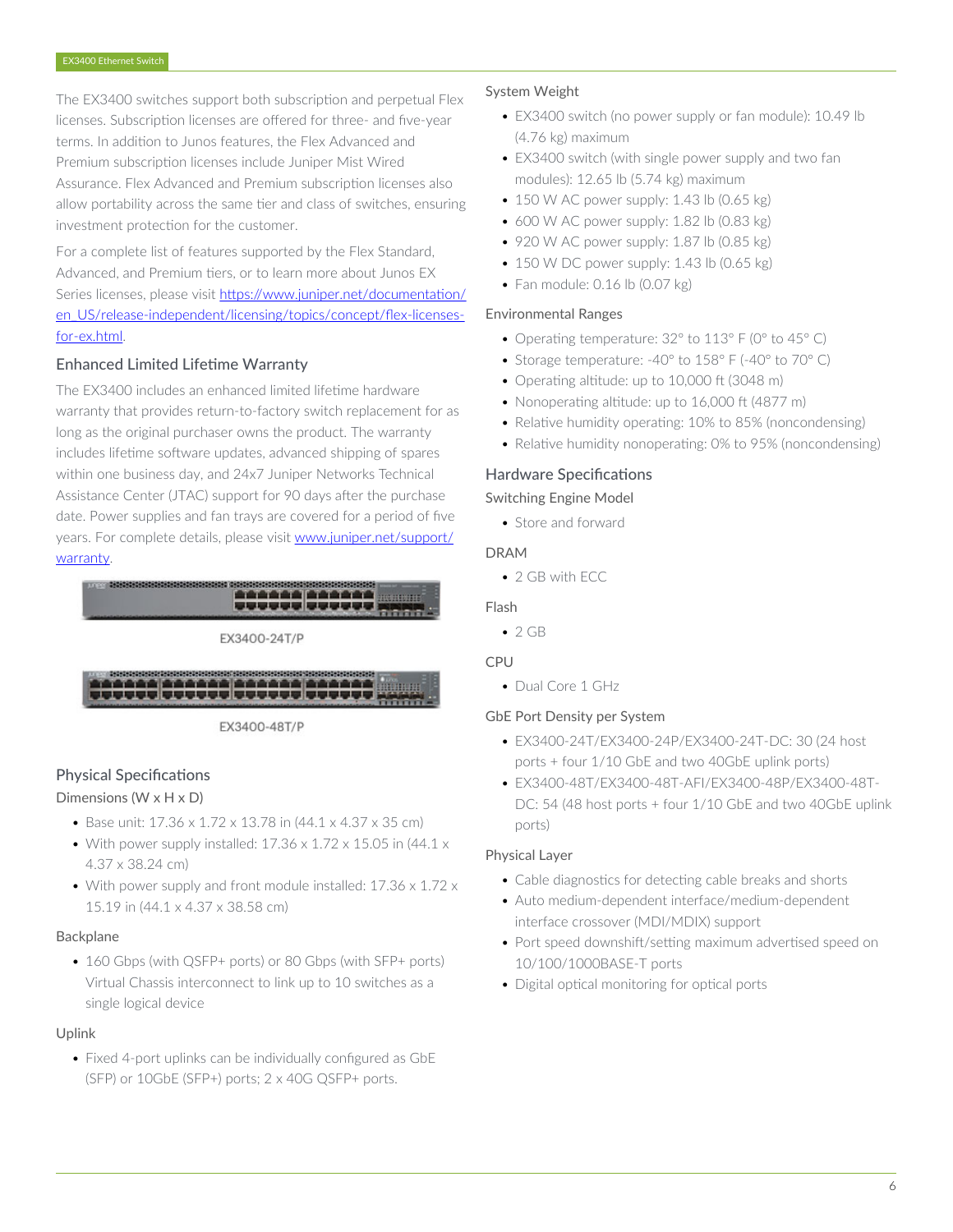#### Packet-Switching Capacities (Maximum with 64-Byte Packets)

- EX3400-24T, EX3400-24P, EX3400-24T-DC: 144 Gbps (unidirectional)/288 Gbps (bidirectional)
- EX3400-48T, EX3400-48T-AFI, EX3400-48P, EX3400-48T-DC: 168 Gbps (unidirectional)/336 Gbps (bidirectional)

#### Software Specifications

### Layer 2/Layer 3 Throughput (Mpps) (Maximum with 64 Byte Packets)

- 24P/24T/24T-DC: 214 Mpps
- 48P/48T/48T-BF/48T-DC: 250 Mpps

### Layer 2 Features

- Maximum MAC addresses per system: 32,000
- Jumbo frames: 9216 bytes
- Number of VLANs supported: 4,096
- Range of possible VLAN IDs: 1-4094
- Port-based VLAN
- MAC-based VLAN
- Voice VLAN
- Layer 2 Protocol Tunneling (L2PT)
- Compatible with Per-VLAN Spanning Tree Plus (PVST+)
- RVI (routed VLAN interface)
- Persistent MAC (sticky MAC)
- RSTP and VSTP running concurrently
- IEEE 802.1AB: Link Layer Discovery Protocol (LLDP)
- LLDP-MED with VoIP integration
- IEEE 802.1ae Media Access Control Security (MACsec)
- IEEE 802.1ak Multiple VLAN Registration Protocol (MVRP)
- IEEE 802.1br: Bridge Port Extension
- IEEE 802.1D: Spanning Tree Protocol
- IEEE 802.1p: CoS prioritization
- IEEE 802.1Q-in-Q: VLAN stacking
- IEEE 802.1Q: VLAN tagging
- IEEE 802.1s: Multiple Spanning Tree Protocol (MSTP)
- Number of MST instances supported: 64
- Number of VSTP instances supported: 510
- IEEE 802.1w: Rapid Spanning Tree Protocol (RSTP)
- IEEE 802.1X: Port access control
- IEEE 802.3: 10BASE-T
- IEEE 802.3ab: 1000BASE-T
- IEEE 802.3ad: Link Aggregation Control Protocol (LACP)
- IEEE 802.1ad Q-in-Q tunneling
- IEEE 802.3ae: 10-Gigabit Ethernet
- IEEE 802.3af: PoE
- IEEE 802.3at: PoE+
- IEEE 802.3u: 100BASE-T
- IEEE 802.3z: 1000BASE-X
- IEEE 802.3x: Pause Frames/Flow Control
- Layer 3 VLAN-tagged subinterface
- PVLAN support
- Multicast VLAN routing
- Adding/removing single tag
- Filter-based SVLAN tagging
- Flexible CoS (outer .1P marking)

### Layer 3 Features: IPv4

- Maximum number of ARP entries: 16,000
- Maximum number of IPv4 unicast routes in hardware: 14,000 prefixes; 36,000 host routes
- Maximum number of IPv4 multicast routes in hardware: 18,000 groups; 4,000 multicast routes
- Routing Protocols: RIP v1/v2, OSPF v2
- Static routing
- Layer 3 redundancy: VRRP
- IP directed broadcast—traffic forwarding
- Virtual router (VRF-Lite) supporting RIP, OSPF
- Routing policy
- Filter-based forwarding (FBF)
- Unicast reverse-path forwarding

#### Layer 3 Features: IPv6

- Maximum number of Neighbor Discovery entries: 8,000
- Maximum number of IPv6 unicast routes in hardware: 3,500 prefixes; 18,000 host routes
- Maximum number of IPv6 multicast routes in hardware: 9,000 groups; 2,000 multicast routes
- Neighbor discovery, system logging, Telnet, SSH, Junos Web, SNMP, Network Time Protocol (NTP), Domain Name System (DNS)
- Routing protocols: RIPng, OSPF v3
- Static routing
- IPv6 ACL (PACL, VACL, RACL)
- IPv6 CoS (BA, MF classification and rewrite, scheduling based on TC)
- MLDv1/v2 snooping
- IPv6 ping, traceroute
- IPv6 stateless auto-configuration
- IPv6 Layer 3 forwarding in hardware
- IPv6 Layer 3 redundancy: VRRP v6
- Virtual Router support for IPv6 unicast
- PIM for IPv6 multicast

#### Access Control Lists (ACLs) (Junos OS Firewall Filters)

- Port-based ACL (PACL)—ingress and egress
- VLAN-based ACL (VACL)—ingress and egress
- Router-based ACL (RACL)—ingress and egress
- ACL entries (ACE) in hardware per system: 1500
- ACL counter for denied packets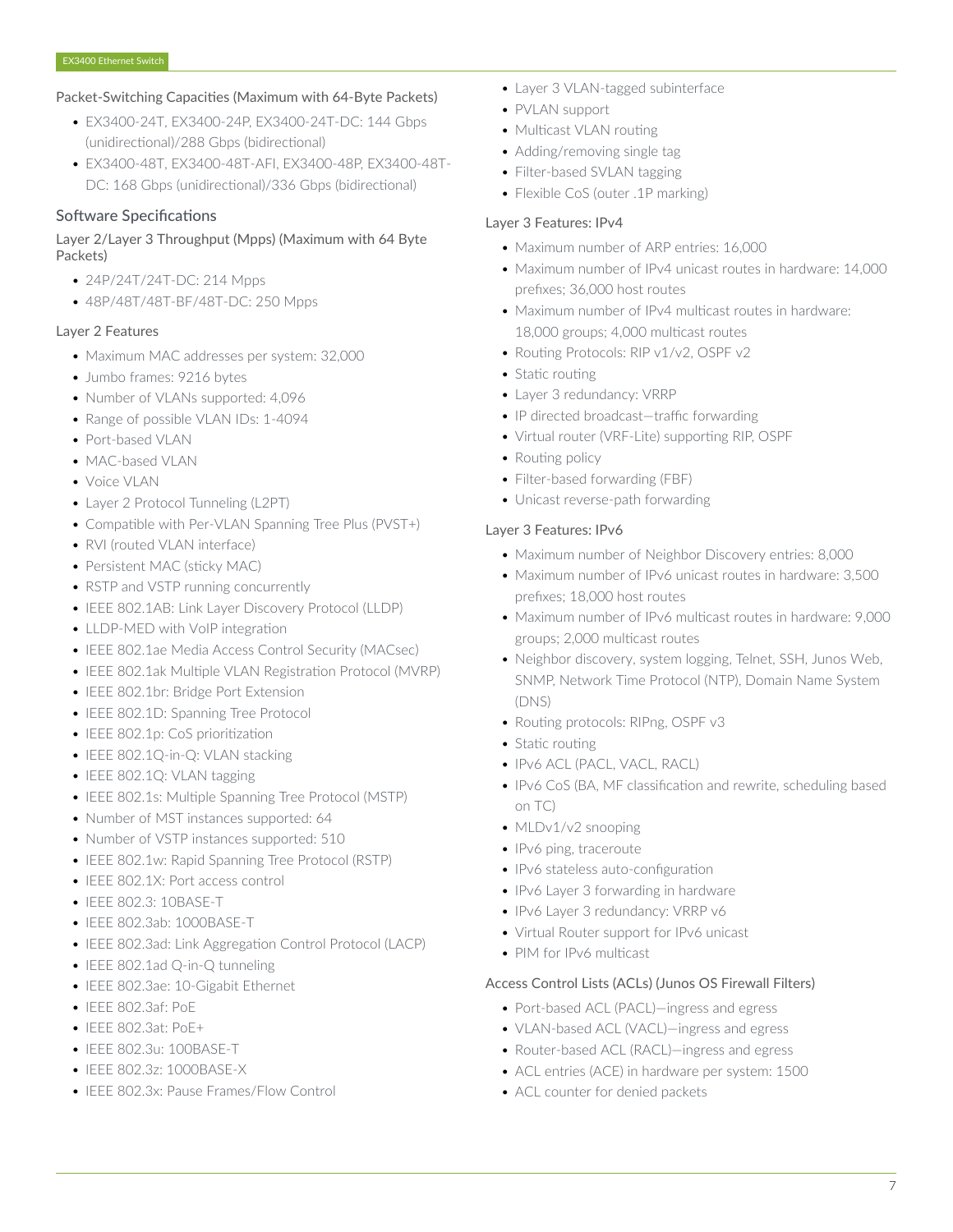- ACL counter for permitted packets
- Ability to add/remove/change ACL entries in middle of list (ACL editing)
- $\bullet$  L<sub>2</sub>-L<sub>4</sub> ACL
- Trusted Network Connect (TNC) certified
- Static MAC authentication
- MAC-RADIUS
- Control plane denial-of-service (DoS) protection
- Firewall filter on me0 interface (control plane protection)
- Captive portal—Layer 2 interfaces
- Fallback authentication
- Media Access Control Security (MACsec)

#### Access Security

- MAC limiting
- Allowed MAC addresses, configurable per port
- Dynamic ARP inspection (DAI)
- Proxy ARP
- Static ARP support
- DHCP snooping
- 802.1X port-based
- 802.1X multiple supplicants
- 802.1X with VLAN assignment
- 802.1X with authentication bypass access (based on host MAC address)
- 802.1X with VoIP VLAN support
- 802.1X dynamic access control list (ACL) based on RADIUS attributes
- 802.1X supported EAP types: MD5, Transport Layer Security (TLS), Tunneled Transport Layer Security (TTLS), Protected Extensible Authentication
- Protocol (PEAP)
- IPv6 RA Guard
- IPv6 Neighbor Discovery Inspection
- Media Access Control security (MACsec)

#### High Availability

- Link aggregation:
- 802.3ad (LACP) support
- Number of link aggregation groups (LAGs) supported: 128
- Maximum number of ports per LAG: 16
- Tagged ports support in LAG
- Graceful Route Engine switchover (GRES) for IGMP v1/v2/v3 snooping
- Nonstop routing (OSPF v1/v2/v3, RIP/RIPng, PIM)
- Nonstop software upgrade (NSSU)

#### Quality of Service (QoS)

- Layer 2 QoS
- Layer 3 QoS
- Ingress policing: two-rate three-color
- Hardware queues per port: 12 (8 unicast, 4 multicast)
- Scheduling methods (egress): Strict Priority (SP), SDWRR
- 802.1p, DiffServ code point (DSCP/IP) precedence trust and marking
- L2-L4 classification criteria, including Interface, MAC address, EtherType, 802.1p, VLAN, IP address, DSCP/IP precedence, and TCP/UDP port numbers
- Congestion avoidance capabilities: Tail drop

#### **Multicast**

- IGMP snooping entries: 1000
- IGMP snooping
- $\bullet$  IGMP v1/v2/v3
- PIM SM, PIM SSM, PIM DM
- VRF-Lite support for PIM and IBMP
- MLD v1/v2 snooping
- IGMP filter
- Multicast Source Discovery Protocol (MSDP)
- PIM for IPv6 multicast

#### Services and Manageability

- Juniper Mist Wired Assurance
- Junos OS CLI
- Junos Web interface (J-Web)
- Junos Space Management Applications
- Junos Space Network Director
- Out-of-band management: Serial, 10/100BASE-T Ethernet
- ASCII configuration
- Rescue configuration
- Configuration rollback
- Image rollback
- Real-time performance monitoring (RPM)
- SNMP: v1, v2c, v3
- Remote monitoring (RMON) (RFC 2819) Groups 1, 2, 3, 9
- Network Time Protocol (NTP)
- DHCP server
- DHCP client and DHCP proxy
- DHCP relay and helper
- VR-aware DHCP
- RADIUS authentication
- TACACS+ authentication
- SSHv2
- Secure copy
- HTTP/HTTPs
- DNS resolver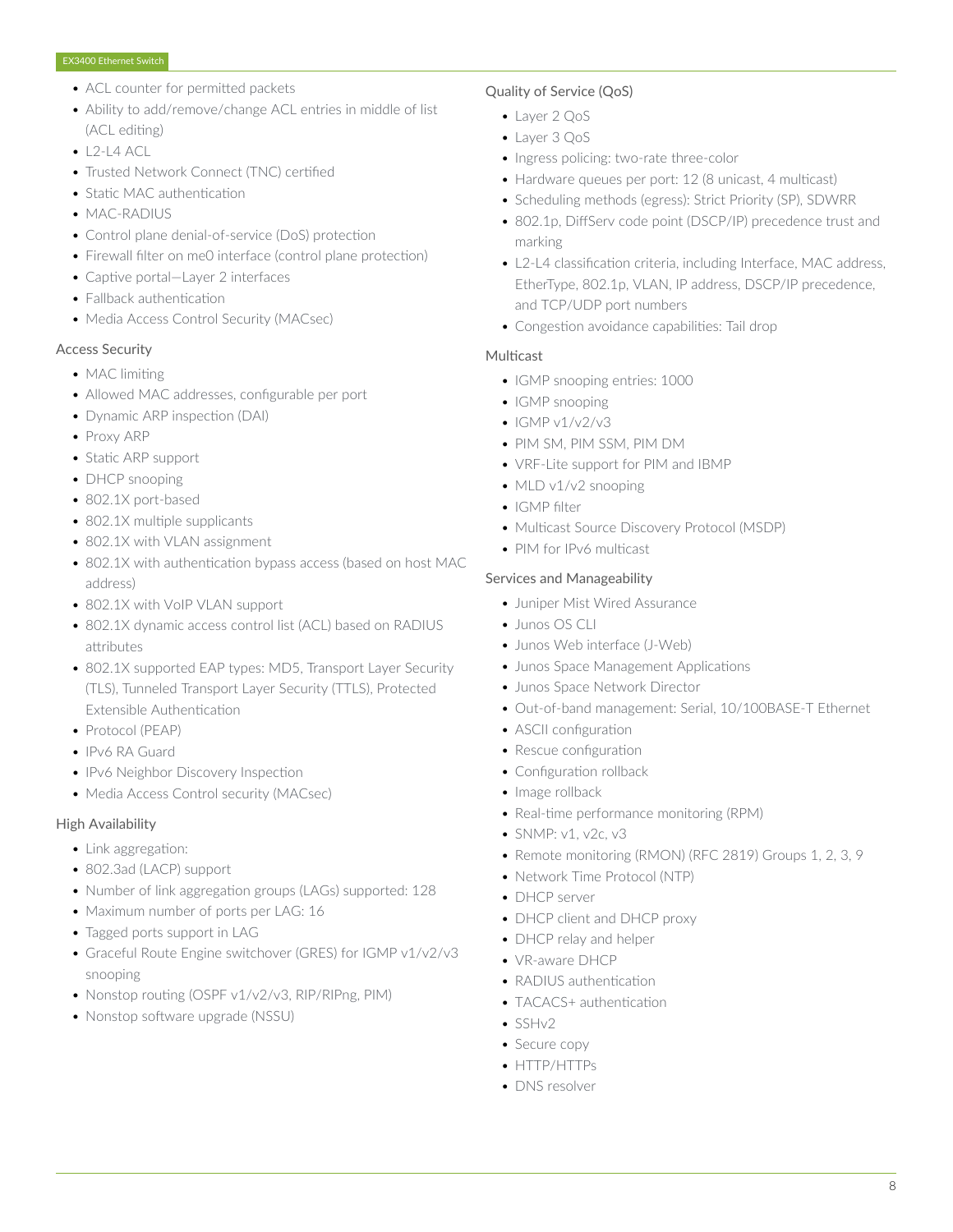- System logging
- Temperature sensor
- Configuration backup via FTP/secure copy
- sFlow
- Interface range
- Port profile associations
- Uplink failure detection
- Zero Touch Provisioning using DHCP

#### Supported RFCs

- RFC 768 UDP
- RFC 783 Trivial File Transfer Protocol (TFTP)
- RFC 791 IP
- RFC 792 Internet Control Message Protocol (ICMP)
- RFC 793 TCP
- RFC 826 Address Resolution Protocol (ARP)
- RFC 854 Telnet client and server
- RFC 894 IP over Ethernet
- RFC 903 Reverse ARP (RARP)
- RFC 906 Bootstrap Loading using TFTP
- RFC 951, 1542 BootP
- LLDP-MED, ANSI/TIA-1057, draft 08
- RFC 1027 Proxy ARP
- RFC 1058 RIP v1
- RFC 1122 Host requirements
- RFC 1256 IPv4 ICMP Router Discovery (IRDP)
- RFC 1492 TACACS+
- RFC 1519 Classless Interdomain Routing (CIDR)
- RFC 1591 Domain Name System (DNS)
- RFC 1812 Requirements for IP Version 4 routers
- RFC 2030 Simple Network Time Protocol (SNTP)
- RFC 2068 HTTP/1.1
- RFC 2131 BootP/DHCP relay agent and DHCP server
- RFC 2138 RADIUS Authentication
- RFC 2139 RADIUS Accounting
- RFC 2267 Network Ingress Filtering
- RFC 2328 OSPF v2
- RFC 2453 RIP v2
- RFC 2474 DiffServ Precedence, including 8 queues/port
- RFC 2597 DiffServ Assured Forwarding (AF)
- RFC 2598 DiffServ Expedited Forwarding (EF)
- RFC 2710 Multicast Listener Discovery Version (MLD) for IPv6
- RFC 2925 Definitions of Managed Objects for Remote Ping, Traceroute, and Lookup Operations
- RFC 3569 PIM SSM
- RFC 3579 RADIUS Extensible Authentication Protocol (EAP) support for 802.1X
- RFC 3618 Multicast Source Discovery Protocol (MSDP)
- RFC 3768 VRRP
- RFC 3973 PIM DM
- RFC 4601 PIM SM
- RFC 5176 Dynamic Authorization Extensions to RADIUS

#### Supported MIBs

- RFC 1155 Structure of Management Information (SMI)
- RFC 1157 SNMPv1
- RFC 1212, RFC 1213, RFC 1215 MIB-II, Ethernet-like MIB, and Traps
- RFC 1493 Bridge MIB
- RFC 1643 Ethernet MIB
- RFC 1724 RIPv2 MIB
- RFC 1905 RFC 1907 SNMP v2c, SMIv2, and Revised MIB-II
- RFC 1981 Path MTU Discovery for IPv6
- RFC 2011 SNMPv2 Management Information Base for the IP using SMIv2
- RFC 2012 SNMPv2 Management Information Base for the Transmission Control Protocol using SMIv2
- RFC 2013 SNMPv2 Management Information Base for the User Datagram Protocol using SMIv2
- RFC 2096 IPv4 Forwarding Table MIB
- RFC 2287 System Application Packages MIB
- RFC 2328 OSPF v2
- RFC 2460 IPv6 Specification
- RFC 2464 Transmission of IPv6 Packets over Ethernet **Networks**
- RFC 2570-2575 SNMPv3, user-based security, encryption, and authentication
- RFC 2576 Coexistence between Version 1, Version 2, and Version 3 of the Internet-standard Network Management Framework
- RFC 2578 SNMP Structure of Management Information MIB
- RFC 2579 SNMP textual conventions for SMIv2
- RFC 2665 Definitions of Managed Objects for the Ethernetlike Interface Types
- RFC 2819 RMON MIB
- RFC 2863 Interface Group MIB
- RFC 2863 The Interfaces Group MIB
- RFC 2922 LLDP MIB
- RFC 2925 Definitions of Managed Objects for Remote Ping/ Traceroute, and Lookup Operations
- RFC 3413 SNMP application MIB
- RFC 3414 User-based Security Model for SNMPv3
- RFC 3415 View-based access control model (VACM) for SNMP
- RFC 3484 Default Address Selection for IPv6
- RFC 3621 PoE-MIB (PoE switches only)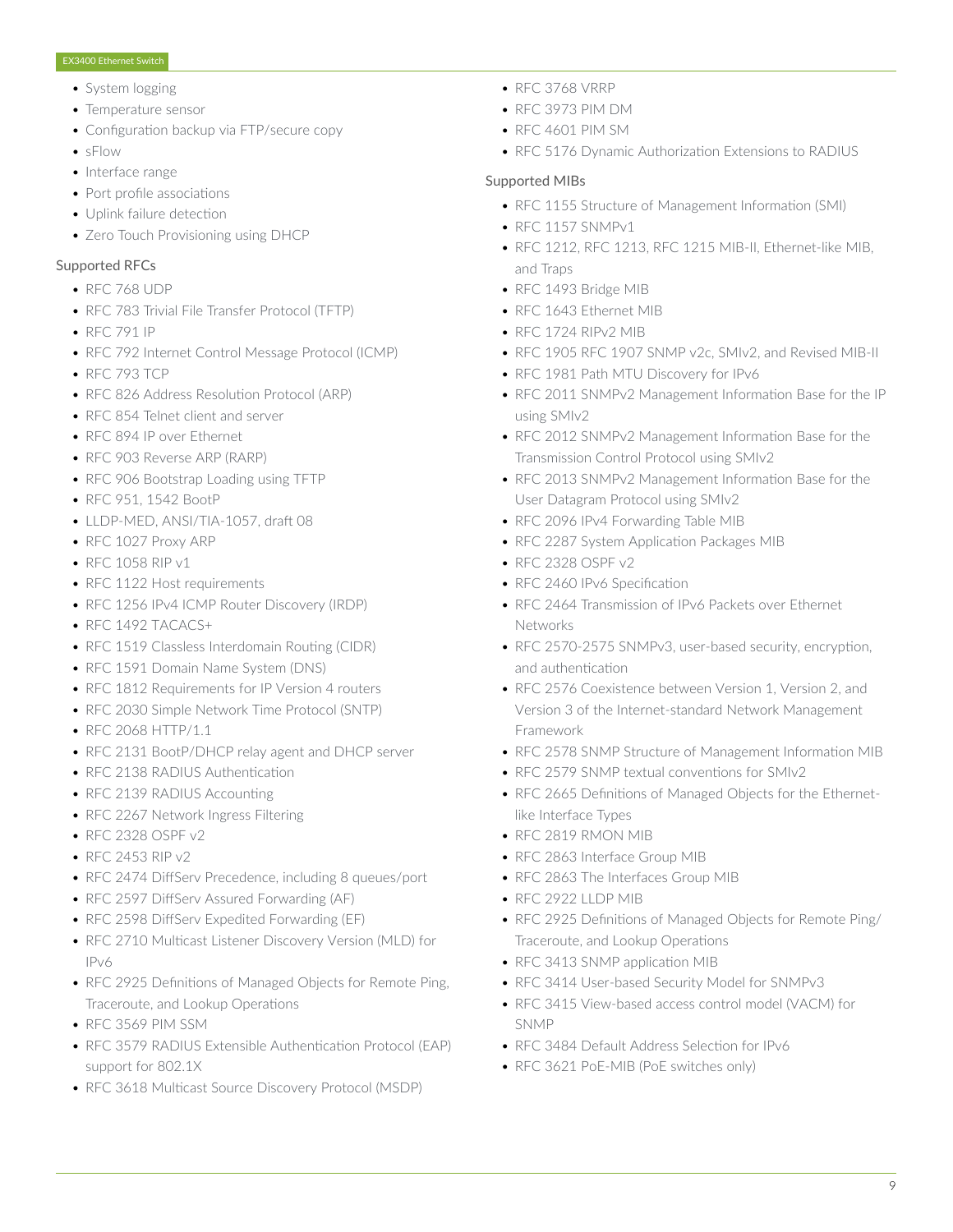- RFC 3810 Multicast Listener Discovery Version 2 (MLDv2) for IPv6
- RFC 4188 STP and Extensions MIB
- RFC 4213 Basic Transition Mechanisms for IPv6 Hosts and Routers
- RFC 4291 IPv6 Addressing Architecture
- RFC 4363 Definitions of Managed Objects for Bridges with Traffic Classes, Multicast Filtering, and VLAN Extensions
- RFC 4443 ICMPv6 for the IPv6 Specification
- RFC 4861 Neighbor Discovery for IPv6
- RFC 4862 IPv6 Stateless Address Autoconfiguration
- RFC 5643 OSPF v3 MIB Support
- IEEE 802.1ad Q-in-Q
- Draft blumenthal aes usm 08
- Draft reeder snmpv3 usm 3desede -00

#### Troubleshooting

- Debugging: CLI via console, telnet, or SSH
- Diagnostics: Show and debug command statistics
- Traffic mirroring (port)
- Traffic mirroring (VLAN)
- Filter-based mirroring
- Mirroring destination ports per system: 4
- LAG port monitoring
- Multiple destination ports monitored to 1 mirror (N:1)
- Maximum number of mirroring sessions: 4
- Mirroring to remote destination (over L2): 1 destination VLAN
- Encapsulated Remote Switched Port Analyzer (ERSPAN)
- IP tools: Extended ping and trace
- Juniper Networks commit and rollback

#### Safety Certifications

- UL-UL60950-1 (Second Edition)
- C-UL to CAN/CSA 22.2 No.60950-1 (Second Edition)
- TUV/GS to FN 60950-1 (Second Edition), Amendment
- $A1 A4$ ,  $A11$
- CB-IEC60950-1, (Second Edition with all country deviations)
- EN 60825-1 (Second Edition)

#### Electromagnetic Compatibility Certifications

- FCC 47CFR Part 15 Class A
- EN 55022 Class A
- ICES-003 Class A
- VCCI Class A
- AS/NZS CISPR 22 Class A
- CISPR 22 Class A
- EN 55024
- EN 300386
- CE

#### Telecom Quality Management

 $• T19000$ 

### Environmental

• Reduction of Hazardous Substances (ROHS) 6

#### **Telco**

• CLEI code

#### Noise Specifications

• Noise measurements are based on operational tests taken from bystander position (front) and performed at 23° C in compliance with ISO 7779.

#### Table 3: Noise Test Results

| Model                    | <b>Acoustic Noise in DBA</b> |
|--------------------------|------------------------------|
| FX3400-24T               | 36                           |
| FX3400-24P               | 37                           |
| EX3400-24T-DC            | 36                           |
| EX3400-48T/EX3400-48T-DC | 35                           |
| FX3400-48T-AFI           | R                            |
| FX3400-48P               |                              |

#### **Warranty**

• Limited lifetime switch hardware warranty

#### Juniper Networks Services and Support

Juniper Networks is the leader in performance-enabling services that are designed to accelerate, extend, and optimize your highperformance network. Our services allow you to maximize operational efficiency while reducing costs and minimizing risk, achieving a faster time to value for your network. Juniper Networks ensures operational excellence by optimizing the network to maintain required levels of performance, reliability, and availability. For more details, please visit [www.juniper.net/us/en/products](https://www.juniper.net/us/en/products-services/)[services.](https://www.juniper.net/us/en/products-services/)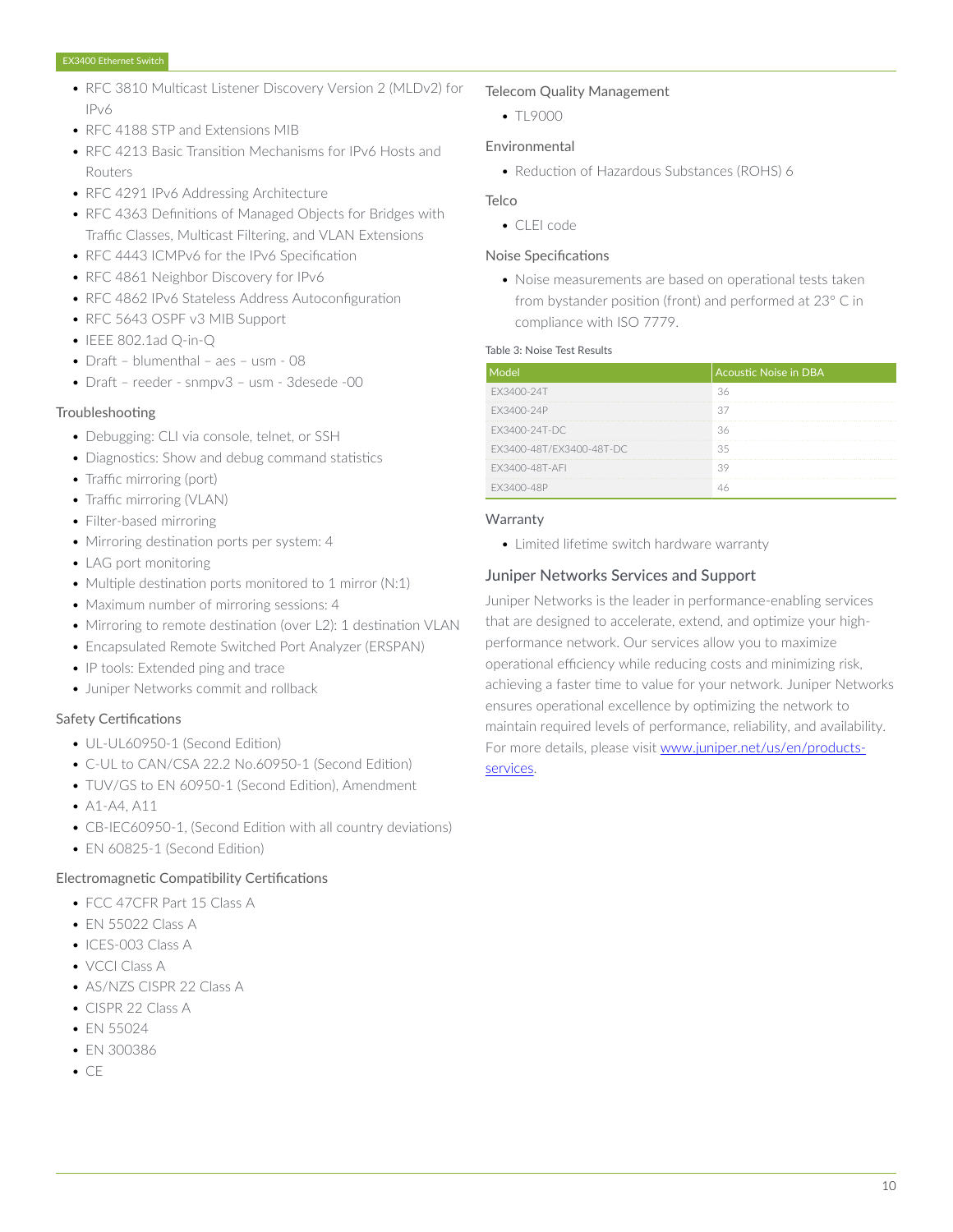# Ordering Information

| <b>Product Number</b>        | Description                                                                                                                                                                                  |
|------------------------------|----------------------------------------------------------------------------------------------------------------------------------------------------------------------------------------------|
| Switches                     |                                                                                                                                                                                              |
| EX3400-24T                   | EX3400 24-port 10/100/1000BASE-T with 4 SFP+ and 2 QSFP<br>+ uplink ports (optics not included)                                                                                              |
| EX3400-24P                   | EX3400 24-port 10/100/1000BASE-T (24 PoE+ ports) with 4<br>SFP+ and 2 QSFP+ uplink ports (optics not included)                                                                               |
| EX3400-24T-DC                | EX3400 24-port 10/100/1000BASE-T with 4 SFP+ and 2 QSFP<br>+ uplink ports (optics not included) and DC power supply                                                                          |
| EX3400-48T                   | EX3400 48-port 10/100/1000BASE-T, 4 x 1/10GbE SFP/SFP+,<br>2 x 40GbE QSFP+, redundant fans, front-to-back airflow, 1 AC<br>PSU JPSU-150-AC-AFO included (optics sold separately)             |
| EX3400-48T-AFI               | EX3400 48-port 10/100/1000BASE-T, 4 x 1/10GbE SFP/SFP+,<br>2 x 40GbE QSFP+, redundant fans, back-to-front airflow, 1 AC<br>PSU JPSU-150-AC-AFI included (optics sold separately)             |
| EX3400-48P                   | EX3400 48-port 10/100/1000BASE-T (48 PoE+ ports) with 4<br>SFP+ and 2 QSFP+ uplink ports (optics not included)                                                                               |
| EX3400-48T-DC                | EX3400 48-port 10/100/1000BASE-T with 4 SFP+ and 2 QSFP<br>+ uplink ports (optics not included) and DC power supply                                                                          |
| EX3400-24T-TAA               | EX3400 TAA 24-port 10/100/1000BASE-T, 4 x 1/10GbE<br>SFP/SFP+, 2 x 40GbE QSFP+, redundant fans, front-to-back<br>airflow, 1 AC PSU JPSU-150-AC-AFO included (optics sold<br>separately)      |
| EX3400-24P-TAA               | EX3400 TAA 24-port 10/100/1000BASE-T PoE+, 4 x 1/10GbE<br>SFP/SFP+, 2 x 40GbE QSFP+, redundant fans, front-to-back<br>airflow, 1 AC PSU JPSU-600-AC-AFO included (optics sold<br>separately) |
| EX3400-48T-TAA               | EX3400 TAA 48-port 10/100/1000BASE-T, 4 x 1/10GbE<br>SFP/SFP+, 2 x 40GbE QSFP+, redundant fans, front-to-back<br>airflow, 1 AC PSU JPSU-150-AC-AFO included (optics sold<br>separately)      |
| EX3400-48P-TAA               | EX3400 TAA 48-port 10/100/1000BASE-T PoE+, 4 x 1/10GbE<br>SFP/SFP+, 2 x 40GbE QSFP+, redundant fans, front-to-back<br>airflow, 1 AC PSU JPSU-920-AC-AFO included (optics sold<br>separately) |
| Accessories                  |                                                                                                                                                                                              |
| EX-4PST-RMK                  | Adjustable 4-post rack-mount kit for EX2200, EX3200, EX3400,<br>and EX4200                                                                                                                   |
| EX-RMK                       | Rack-mount kit for EX2200, EX3200, EX3400, and EX4200                                                                                                                                        |
| EX-WMK                       | EX4200, EX3200, EX3400, and EX2200 wall-mount kit with<br>baffle                                                                                                                             |
| CBL-EX-PWR-C13-AU            | AC power cable, Australia (10 A/250V, 2.5m)                                                                                                                                                  |
| CBL-EX-PWR-C13-C14           | AC power cable, patch cord (10 A/250V, 2.5 m) for EU only                                                                                                                                    |
| CBL-EX-PWR-C13-CH            | AC power cable, China (10 A/250V, 2.5m)                                                                                                                                                      |
| CBL-EX-PWR-C13-EU            | AC power cable, Europe (10 A/250V, 2.5m)                                                                                                                                                     |
| CBL-EX-PWR-C13-IT            | AC power cable, Italy (10 A/250V, 2.5m)                                                                                                                                                      |
| CBL-EX-PWR-C13-JP            | AC power cable, Japan (12 A/125V, 2.5m)                                                                                                                                                      |
| CBL-EX-PWR-C13-KR            | AC power cable, Korea (10 A/250V, 2.5m)                                                                                                                                                      |
| CBL-EX-PWR-C13-SZ            | AC power cable, Switzerland (10 A/250V, 2.5m)                                                                                                                                                |
| CBL-EX-PWR-C13-UK            | AC power cable, UK (10 A/250V, 2.5m)                                                                                                                                                         |
| CBL-EX-PWR-C13-US            | AC power cable, U.S. (13 A/125V, 2.5m)-not to be used with<br>EX3400-48P SKUs                                                                                                                |
| CBL-PWR-C13-US-48P           | AC power cable, US/Canada (15A/125V, 2.5m)-for<br>EX3400-48P only                                                                                                                            |
| <b>Subscription Licenses</b> |                                                                                                                                                                                              |
| $S$ -EX-A-C2-3               | Software, EX Series Advanced license, Class 2 (24 ports),<br>includes Wired Assurance subscription for EX Series 24-port<br>switches, 3 year                                                 |
| $S$ -EX-A-C2-5               | Software, EX Series Advanced license, Class 2 (24 ports),<br>includes Wired Assurance subscription for EX Series 24-port<br>switches, 5 year                                                 |

| <b>Product Number</b>     | <b>Description</b>                                                                                                                                                               |  |  |
|---------------------------|----------------------------------------------------------------------------------------------------------------------------------------------------------------------------------|--|--|
| $S$ -EX-P-C2-3            | Software, EX Series Premium license, Class 2 (24 ports), includes<br>Wired Assurance subscription for EX Series 24-port switches, 3<br>year                                      |  |  |
| $S$ -EX-P-C2-5            | Software, EX Series Premium license, Class 2 (24 ports), includes<br>Wired Assurance subscription for EX Series 24-port switches, 5<br>vear                                      |  |  |
| $S$ -EX-A-C3-3            | Software, EX Series Advanced license, Class 3 (32 or 48 ports),<br>includes Wired Assurance subscription for EX Series 48-port<br>switches, 3 year                               |  |  |
| $S$ -EX-A-C3-5            | Software, EX Series Advanced license, Class 3 (32 or 48 ports),<br>includes Wired Assurance subscription for EX Series 48-port<br>switches, 5 year                               |  |  |
| $S$ -EX-P-C3-3            | Software, EX Series Premium license, Class 3 (32 or 48 ports),<br>includes Wired Assurance subscription for EX Series 48-port<br>switches, 3 year                                |  |  |
| $S$ -EX-P-C3-5            | Software, EX Series Premium license, Class 3 (32 or 48 ports),<br>includes Wired Assurance subscription for EX Series 48-port<br>switches, 5 year                                |  |  |
| S-EX-A-C2-3-COR           | Software, EX Series Advanced license, Class 2 (24 ports),<br>includes Wired Assurance subscription for EX Series 24-port<br>switches, 3 year with SVC CORE support, 3 year       |  |  |
| S-EX-A-C2-5-COR           | Software, EX Series Advanced license, Class 2 (24 ports).<br>includes Wired Assurance subscription for EX Series 24-port<br>switches with SVC CORE support, 5 YEAR               |  |  |
| S-EX-P-C2-3-COR           | Software, EX Series Premium license, Class 2 (24 ports), includes<br>Wired Assurance subscription for EX Series 24-port switches<br>with SVC CORE support, 3 YEAR                |  |  |
| $S-EX-P-C2-5-COR$         | Software, EX Series Premium license, Class 2 (24 ports), includes<br>Wired Assurance subscription for EX Series 24-port switches<br>with SVC CORE support, 5 YEAR                |  |  |
| S-EX-A-C3-3-COR           | Software, EX Series Advanced license, Class 3 (32 or 48 ports),<br>includes Wired Assurance subscription for EX Series 48-port<br>switches, 3 year with SVC CORE support, 3 YEAR |  |  |
| S-EX-A-C3-5-COR           | Software, EX Series Advanced license, Class 3 (32 or 48 ports),<br>includes Wired Assurance subscription for EX Series 48-port<br>switches, 3 year with SVC CORE support, 5 YEAR |  |  |
| S-EX-P-C3-3-COR           | Software, EX Series Premium license, Class 3 (32 or 48 ports),<br>includes Wired Assurance subscription for EX Series 48-port<br>switches, 3 year with SVC CORE support, 3 YEAR  |  |  |
| S-EX-P-C3-5-COR           | Software, EX Series Premium license, Class 3 (32 or 48 ports),<br>includes Wired Assurance subscription for EX Series 48-port<br>switches, 3 year with SVC CORE support, 5 YEAR  |  |  |
| <b>Perpetual Licenses</b> |                                                                                                                                                                                  |  |  |
| S-EX-A-C2-P               | Software, EX Series Advanced license, Class 2 (24 ports),<br>Perpetual license for EX3400 24-port switches                                                                       |  |  |
| S-EX-P-C2-P               | Software, EX Series Premium license, Class 2 (24 ports).<br>Perpetual license for EX3400 24-port switches                                                                        |  |  |
| S-EX-A-C3-P               | Software, EX Series Advanced license, Class 3 (32 or 48 ports),<br>Perpetual license for EX3400 48-port switches                                                                 |  |  |
| S-EX-P-C3-P               | Software, EX Series Premium license, Class 3 (32 or 48 ports),<br>Perpetual license for EX3400 48-port switches                                                                  |  |  |
| EX-24-EFL                 | Enhanced feature license for EX3400 24-port switches                                                                                                                             |  |  |
| EX-48-EFL                 | Enhanced feature license for EX3400 48-port switches                                                                                                                             |  |  |
| EX-24-AFL                 | Advanced feature license for EX3400-24T, and EX3400-24P<br>switches                                                                                                              |  |  |
| EX-48-AFL                 | Advanced feature license for EX3400-48P, EX3400-48T,<br>EX3400-48T-AFI, EX3400-48T-DC, and EX3400-48T-DC-AFI<br>switches                                                         |  |  |
| EX-QFX-MACSEC-ACC4        | MACsec software license for EX3400, EX4300, and EX4200<br>access switches                                                                                                        |  |  |
| Power Supplies            |                                                                                                                                                                                  |  |  |
| JPSU-150-AC-AFI           | EX3400 150W AC power supply, back-to-front airflow (power<br>cord ordered separately)                                                                                            |  |  |
| JPSU-150-AC-AFO           | EX3400 150W AC power supply, front-to-back airflow (power<br>cord ordered separately)                                                                                            |  |  |